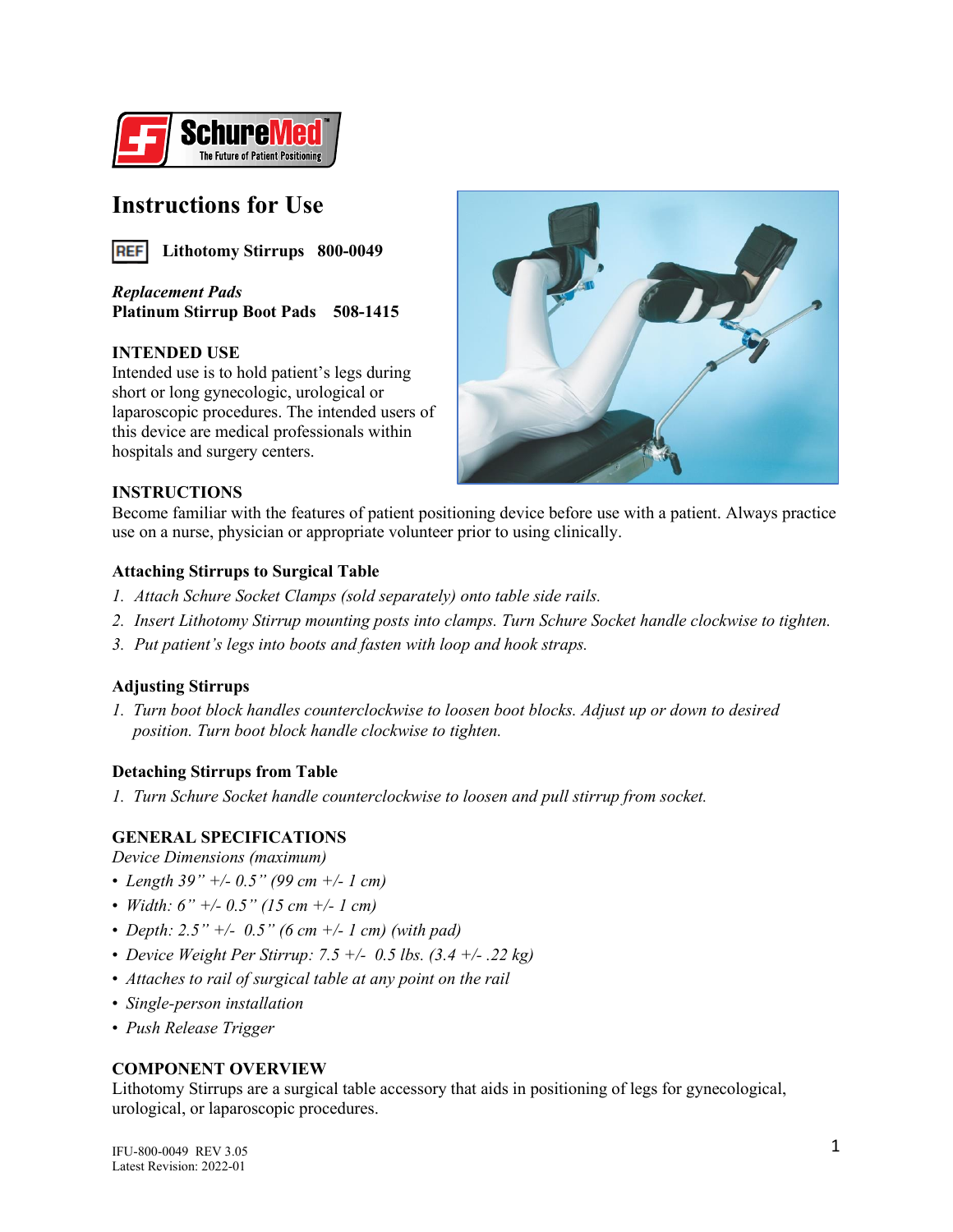*Replacement Pads* **508-1415** Platinum Stirrup Boot Pads, Set

**Other required products for use: 800-0006 Schure Socket**, 2 each (sold separately)

- *US: 0.374" x 1.122" (9.5 mm x 28.5 mm) PN# 800-0006*
- *Denyer: 0.236" x 1.496" (6 mm x 38 mm) PN# 800-0006-DEN*
- *Europe: 0.394" x 0.984" (10 mm x 25 mm ) PN# 800-0006-EU*
- *Eschmann (UK): 0.236" x 1.260" (6 mm x 32 mm) PN# 800-0006-UK*
- *Japan: 0.354" x 1.260" (9 mm x 32 mm ) PN# 800-0006-JPN*
- *Swiss: 0.394" x 1.181" (10 mm x 30 mm ) PN# 800-0006-SWISS*

## **GENERAL INFORMATION**

- *Product not made with Natural Rubber Latex*
- *Device supports 350 lb. (159 kg) proportional patient load (6'4" (193 cm) tall patient per 99% human body model)*
- *Product warranty covers product from manufacturing defects for period of 2 years*
- *If damaged in shipping, call Customer Service at (888) 724-8763 or (781) 982-7000 to obtain Return Material Authorization number. For product warranty issues, contact Customer Service.*
- *CE marked medical device according to MDR (EU) 2017/745*
- *Product is maintenance-free, check product condition before next use*
- *Life of device is 5 years under normal use*
- *Store device between -4°F to +86°F (-20°C to 30°C)*

## **DISPOSAL**

- *General - Prevent infection by cleaning and disinfecting product before disposal*
- *Packaging - Dispose packaging material via household waste according to national requirements*
- *SchureMed accepts back used or retired products - or dispose of product in accordance with national requirements*

## **PRODUCT USE WARNINGS** *WARNING!*

*Maximum load should not exceed appropriate proportion of a patient weighing 350 lbs. (159 kg). Use care with low-maximum load capacity surgical tables that accessory rails are not overloaded.* 

# *WARNING!*

*Hazard resulting from incorrect use. Strictly follow Instructions for Use with your Operating Table system.*

*WARNING! Do not reuse device if there are obvious signs of damage or functional issues. Consult manufacturer before reusing.*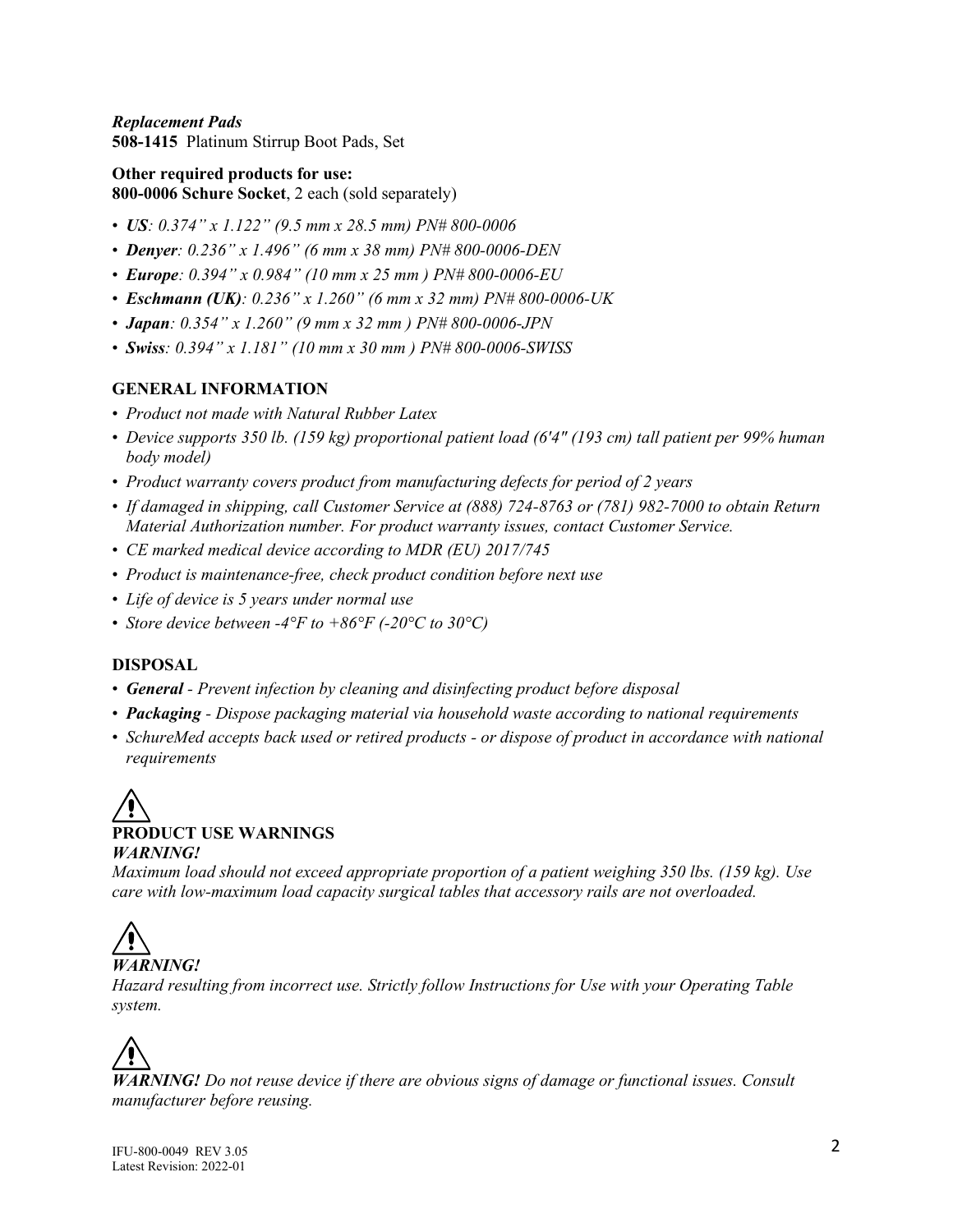

*Surgical table load capacities may be less. Never overload a surgical table. Device is intended for mounting on side of surgical table rail only.*

## **CLEANING RECOMMENDATION**

*Follow current Association of periOperative Registered Nurses Journal Guidelines for proper cleaning and disinfection procedure.*



*Adhere to standards for blood-borne pathogens from the Occupational Safety and Health Administration. Use recommended protective clothing, gloves, masks and eye protection to clean accessory.*

## **CAUTION**

**Strictly read/follow manufacturer's directions for cleaning fluids. DO NOT use cleaners containing phenolics.**

- *1. Remove major contaminants from accessory with disposable materials. Follow appropriate bio-hazard waste disposal procedures.*
- *2. Apply cleaning fluid liberally to entire accessory and wipe with clean, lint-free cloth until all moisture and cleaning fluid is removed from accessory*
- *3. Let accessory dry*

#### **USER NOTICE**

*Any serious incident that has occurred in relation to the device should be reported to the manufacturer and the competent authority of the Member State in which the user and/or patient is established.*



Basic UDI-DI: 081001460F0060E2

#### **eIFU Language Versions**

To download and print the Instructions for Use, please go to [http://www.schuremed.com/schuremed-eifu.](http://www.schuremed.com/schuremed-eifu)